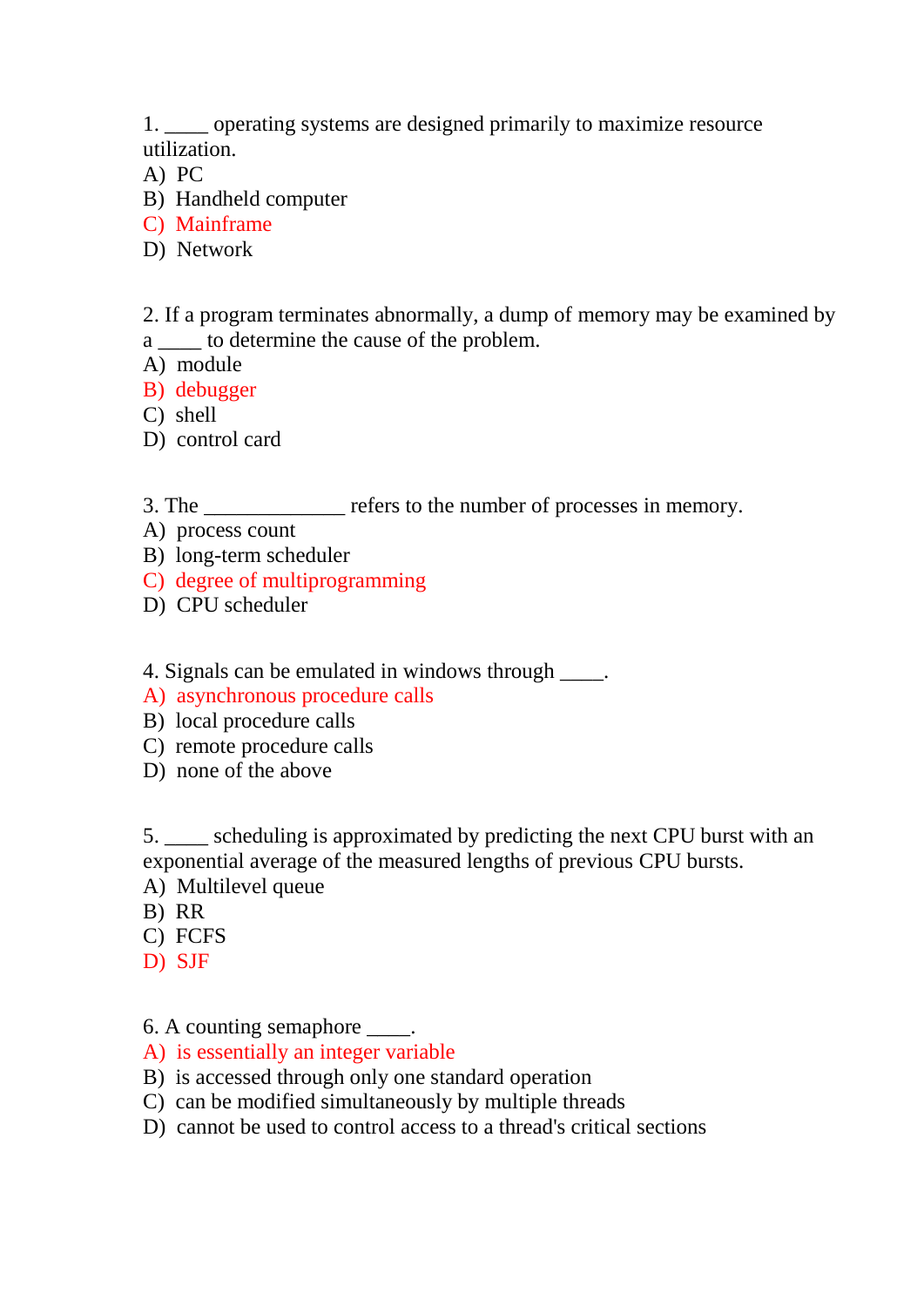7. One necessary condition for deadlock is \_\_\_\_\_\_, which states that a resource can be released only voluntarily by the process holding the resource.

- A) hold and wait
- B) mutual exclusion
- C) circular wait
- D) no preemption

### 8. Absolute code can be generated for \_\_\_\_.

- A) compile-time binding
- B) load-time binding
- C) execution-time binding
- D) interrupt binding

#### 9. In systems that support virtual memory, \_\_\_\_\_.

- A) virtual memory is separated from logical memory.
- B) virtual memory is separated from physical memory.
- C) physical memory is separated from secondary storage.
- D) physical memory is separated from logical memory.
- 10.  $A(n)$  file is a sequence of functions.
- A) text
- B) source
- C) object
- D) executable

# 11. Transfers between memory and disk are performed a \_\_\_\_.

- A) byte at a time
- B) file at a time
- C) block at a time
- D) sector at a time

#### 12. The SSTF scheduling algorithm \_\_\_\_.

- A) services the request with the maximum seek time
- B) services the request with the minimum seek time
- C) chooses to service the request furthest from the current head position
- D) None of the above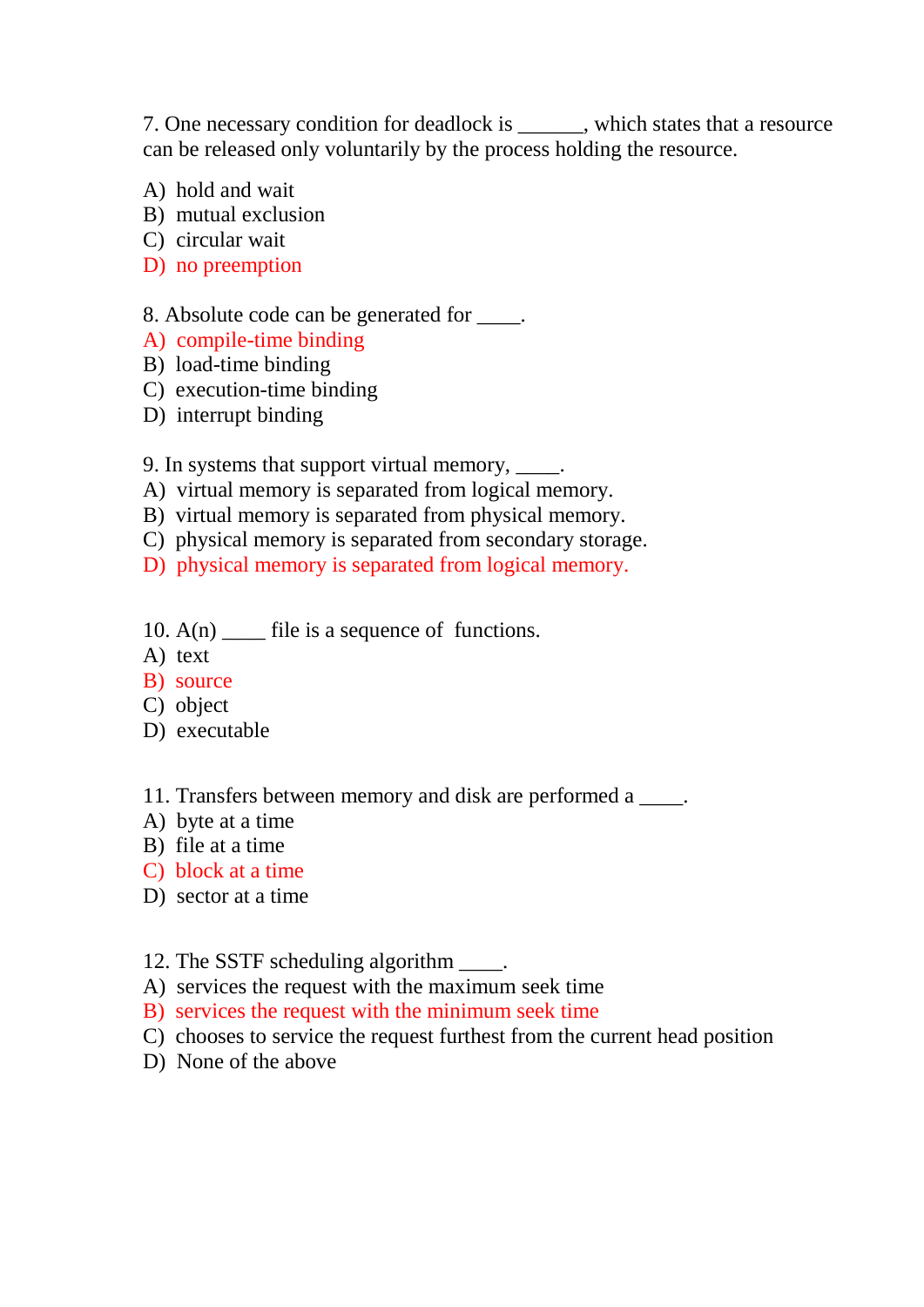- 13. Low-level formatting \_\_\_\_\_.
- A) does not usually provide an error-correcting code
- B) is usually performed by the purchaser of the disk device
- C) is different from physical formatting
- D) divides a disk into sections that the disk controller can read and write
- 14. Swap space management \_\_\_\_\_.
- A) is a high-level operating system task
- B) tries to provide the best throughput for the virtual memory system
- C) is primarily used to increase the reliability of data in a system
- D) None of the above
- 15. A RAID structure \_\_\_\_.
- A) is primarily used for security reasons
- B) is primarily used to ensure higher data reliability
- C) stands for redundant arrays of inexpensive disks
- D) is primarily used to decrease the dependence on disk drives

16. Which of the following disk head scheduling algorithms does not take into account the current position of the disk head?

- A) FCFS
- B) SSTF
- C) SCAN
- D) LOOK

17. The location where Windows places its boot code is the \_\_\_\_\_.

- A) boot block
- B) master boot record (MBR)
- C) boot partition
- D) boot disk

18. What are the two components of positioning time?

- A) seek time + rotational latency
- B) transfer time  $+$  transfer rate
- C) effective transfer rate transfer rate
- D) cylinder positioning time  $+$  disk arm positioning time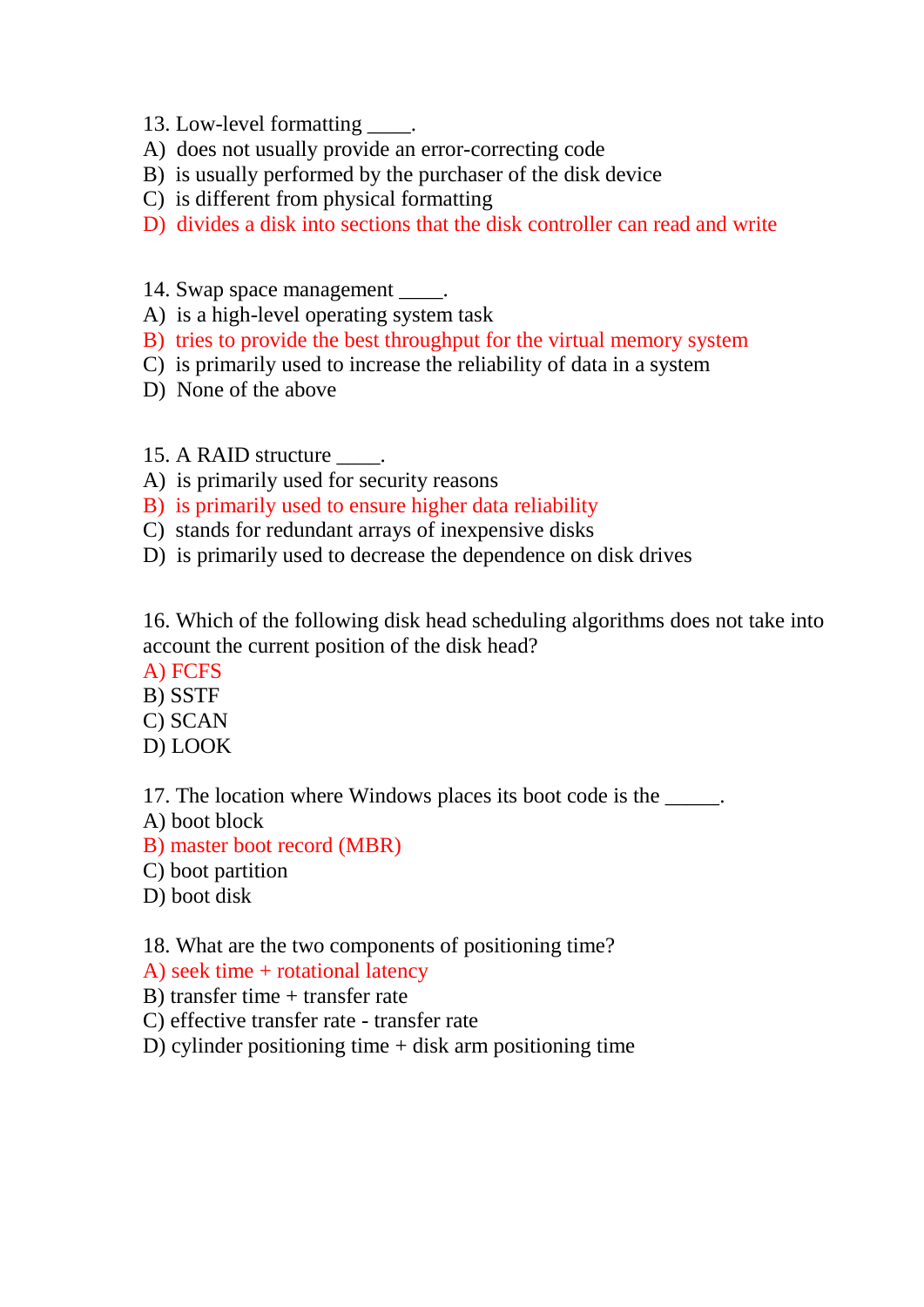19. The \_\_\_\_ register of an I/O port can be written by the host to start a command or to change the mode of a device.

- A) status
- B) control
- C) data-in
- D) transfer

## 20. An interrupt priority scheme can be used to  $\blacksquare$ .

- A) allow the most urgent work to be finished first
- B) make it possible for high-priority interrupts to preempt the execution of a low priority interrupt
- C) defer the handling of low-priority interrupt without masking off all interrupts
- D) All of the above
- 21. DMA controllers \_\_\_\_.
- A) do not utilize an additional, special purpose, processor
- B) are a nonstandard component in PCs of today
- C) can steal memory access cycles from the main CPU
- D) can access main memory at the same time as the main CPU
- 22. A character-stream device \_\_\_\_.
- A) transfers data in blocks of bytes
- B) transfers data a byte at a time
- C) is a device such as a disk drive
- D) is similar to a random access device

23. \_\_\_\_ I/O accesses a block device as a simple array of blocks.

- A) Raw
- B) Stream
- C) Indirect
- D) Cooked

24. In the UNIX operating system, a domain is associated with the \_\_\_\_.

A) user

- B) process
- C) procedure
- D) task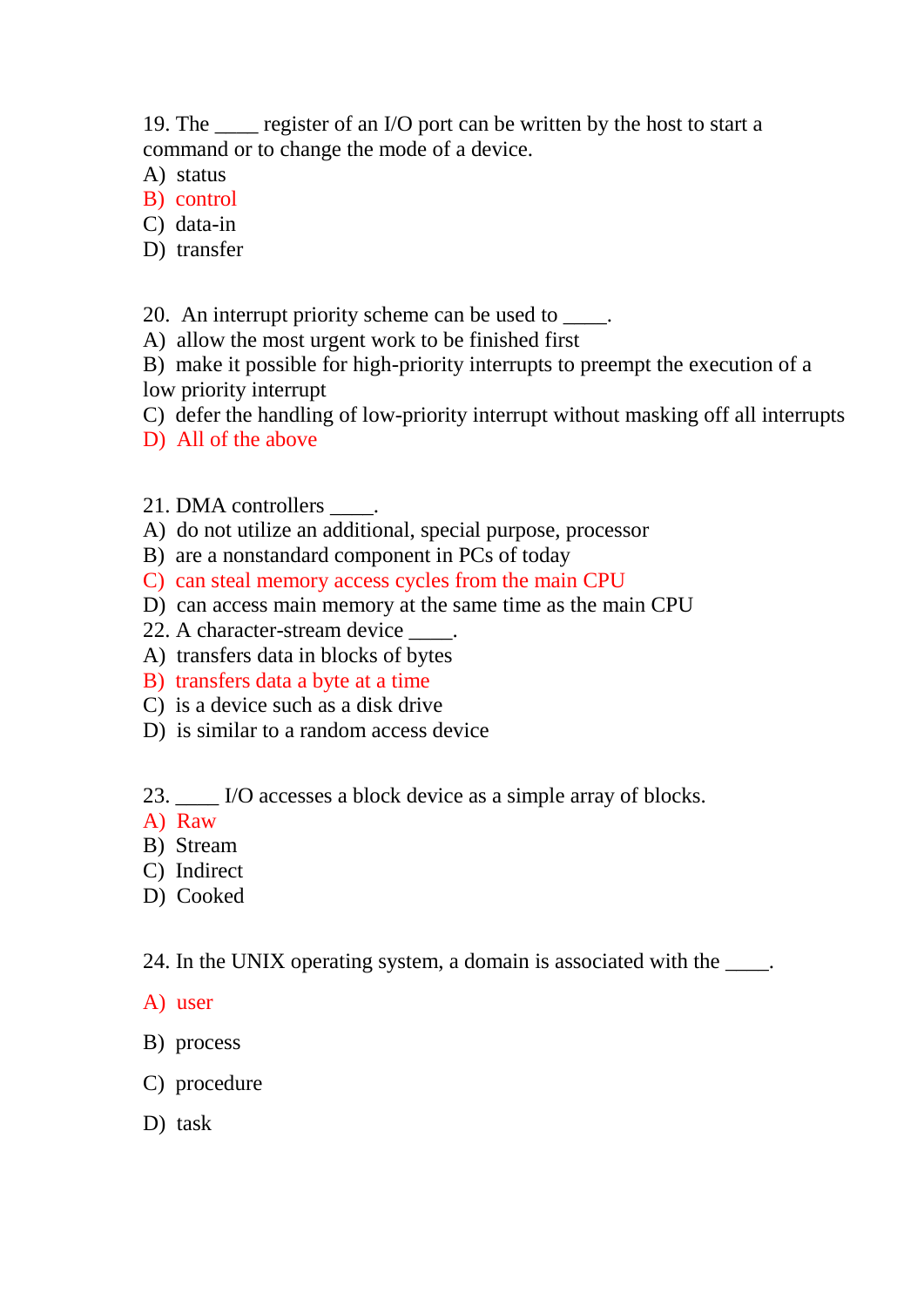- 25. In MULTICS, the protection domains are organized in a \_\_\_\_\_.
- A) star structure
- B) linear structure
- C) ring structure
- D) directory structure

26. In an access matrix, the \_\_\_\_ right allows a process to change the entries in a row.

- A) owner
- B) copy
- C) control.
- D) switch

27. The \_\_\_\_ implementation of an access table consists of sets of ordered triples.

- A) global table
- B) access list for objects
- C) lock-key mechanism
- D) capability list
- 28. In capability lists, each object has a \_\_\_\_ to denote its type.
- A) gate
- B) tag
- C) key
- D) lock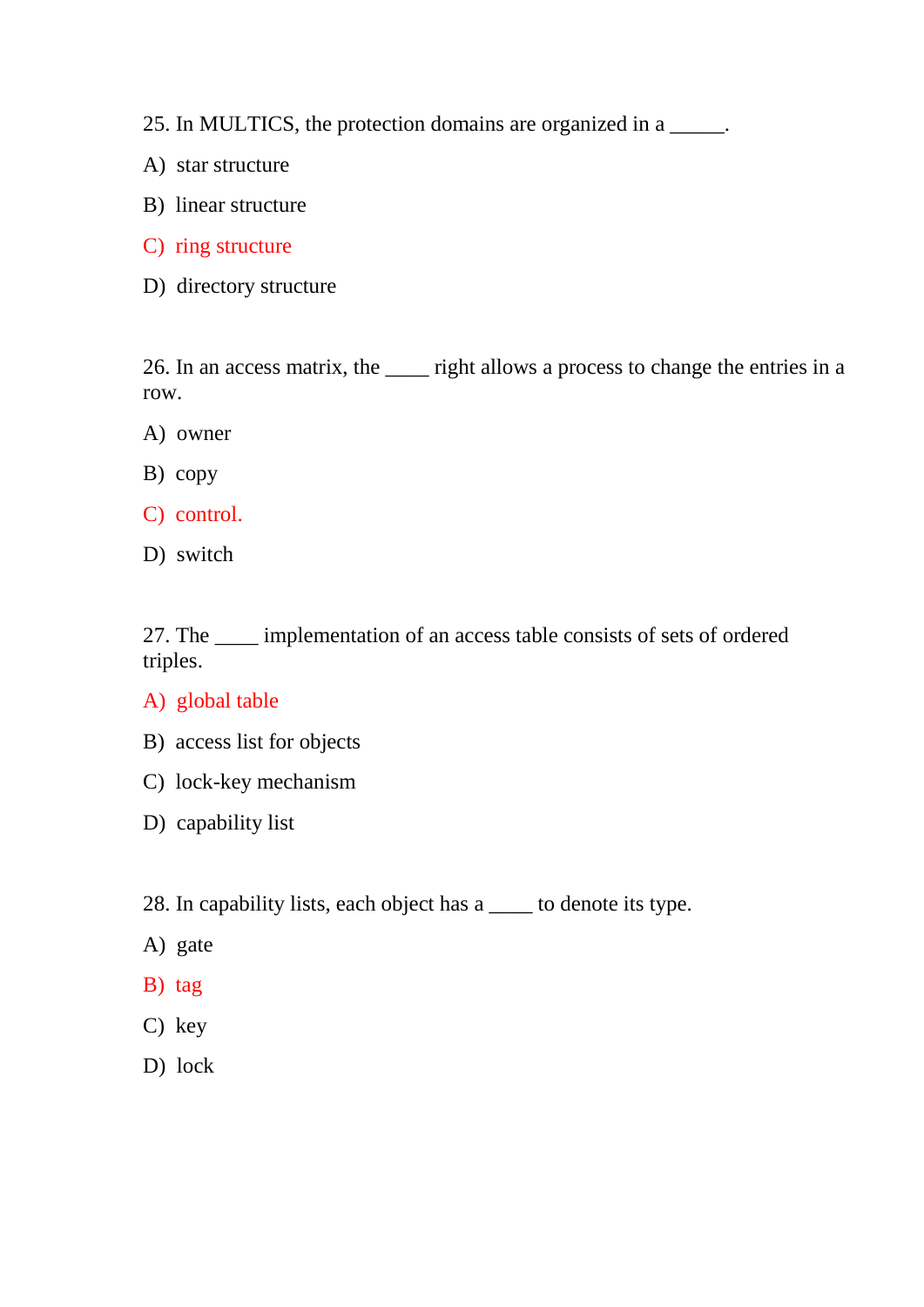29. Which of the following implementations of the access matrix is a compromise between two other implementations listed below?

- A) access list
- B) capability list
- C) global table
- D) lock-key
- 30. The most common method used by attackers to breach security is \_\_\_\_.
- A) masquerading
- B) message modification
- C) session hijacking
- D) phishing
- 31. A code segment that misuses its environment is called  $\qquad$ .
- A) a backdoor
- B) a trap door
- C) a worm
- D) a Trojan horse
- 32. Worms \_\_\_\_.
- A) use the spawn mechanism to ravage system performance
- B) can shut down an entire network
- C) continue to grow as the Internet expands
- D) All of the above